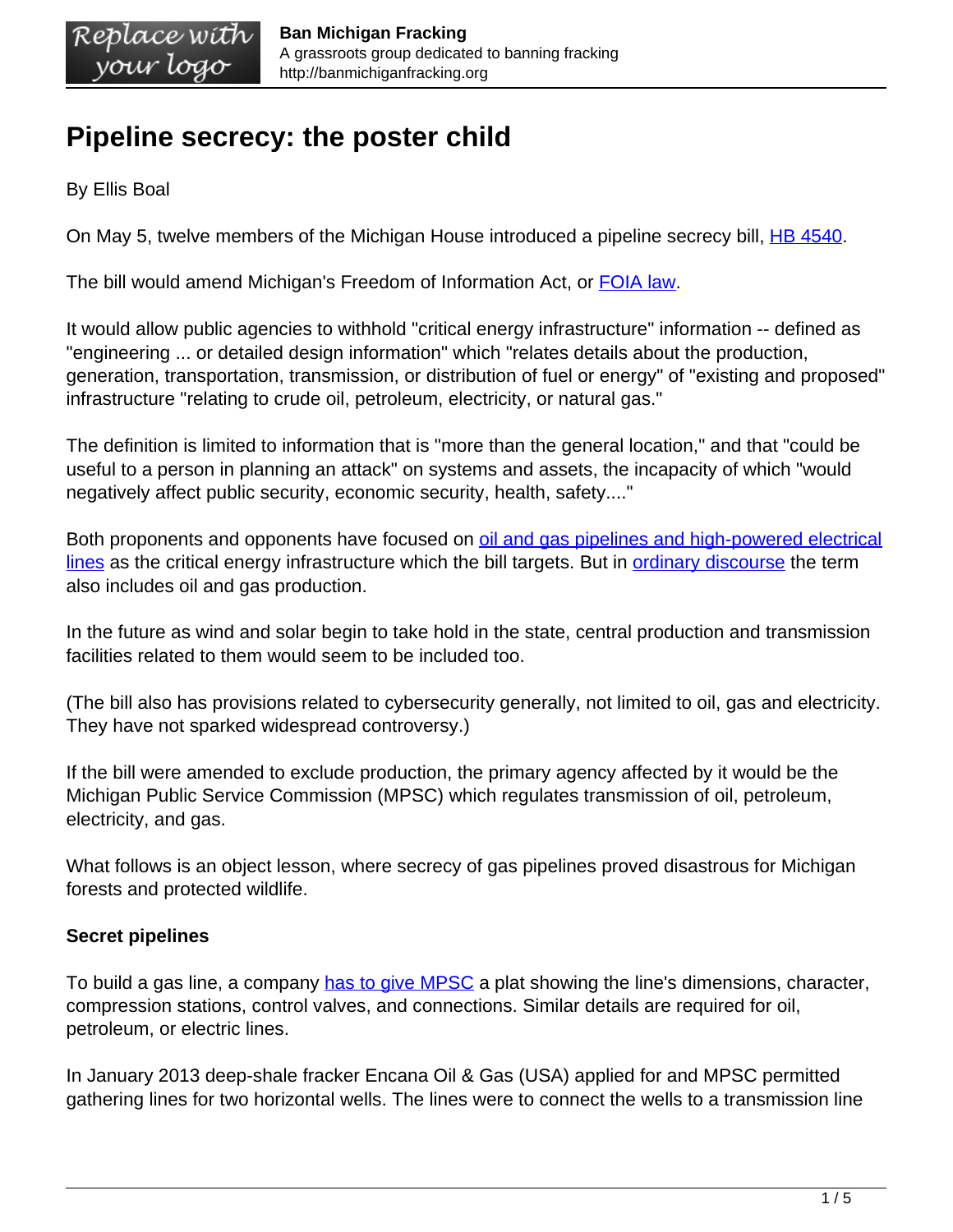crossing southern Crawford and Kalkaska Counties.

This is Kirtland's warbler territory. Kirtlands are federally endangered birds. If you kill one you pay a fine or go to jail or both.

Encana asked MPSC to process the applications "ex parte" -- which means secretly. MPSC obliged. Neighbors near the lines had no chance to object. Twenty days later MPSC granted the applications in boilerplate decisions. Only then did the existence of the proposed lines became public.

Neighbors John Buggs, Dan Bonamie, and Gary Cooley live in inholdings of the state forest which the Crawford County line traverses. The line goes along King Road, what was once a stately woodland two-track. They and their neighbors walk, hunt, and bird throughout the area.

Encana had submitted environmental impact assessments (EIAs) to MPSC. But the EIAs were slopwork, supposedly authored by Encana's surveyor but unsigned. His only enviro credential is a certificate to teach high school biology. The EIAs made no mention of the nearby Kirtland nesting sites, and did not even claim to investigate environmental impacts in the forest alongside the pipeline easements.

MPSC didn't read the EIAs, saying that wasn't its job. Buggs and Bonamie tried to intervene and ask for reconsideration, but the agency refused, holding they lacked standing.

#### **In the court**

The two appealed to the court of appeals, where Encana argued again they lacked standing.

Meanwhile the company spent \$2 million and built the lines, flattening two Kirtland's warblers in the process, according to witness Cooley's affidavits. Cooley reported the find to two Encana contractor employees who refused to even look at the dead birds or report the incident to DNR as required.

Cooley also took before-and-after pictures of the one line which goes by his place. DNR had allowed easement widths of 35 feet, but the company used 53 feet including an 8-foot strip of roadside trees along King Road outside the easement boundary.

The court was shocked by Encana's standing argument. It [told the company](http://publicdocs.courts.mi.gov:81/OPINIONS/FINAL/COA/20150113_C315058_66_315058.OPN.PDF) that dismissing the appeal "may result in a miscarriage of justice." It added environmental review is the job of every agency, under longstanding Michigan precedent. It reversed the MPSC permits as "unlawful," and remanded to the agency.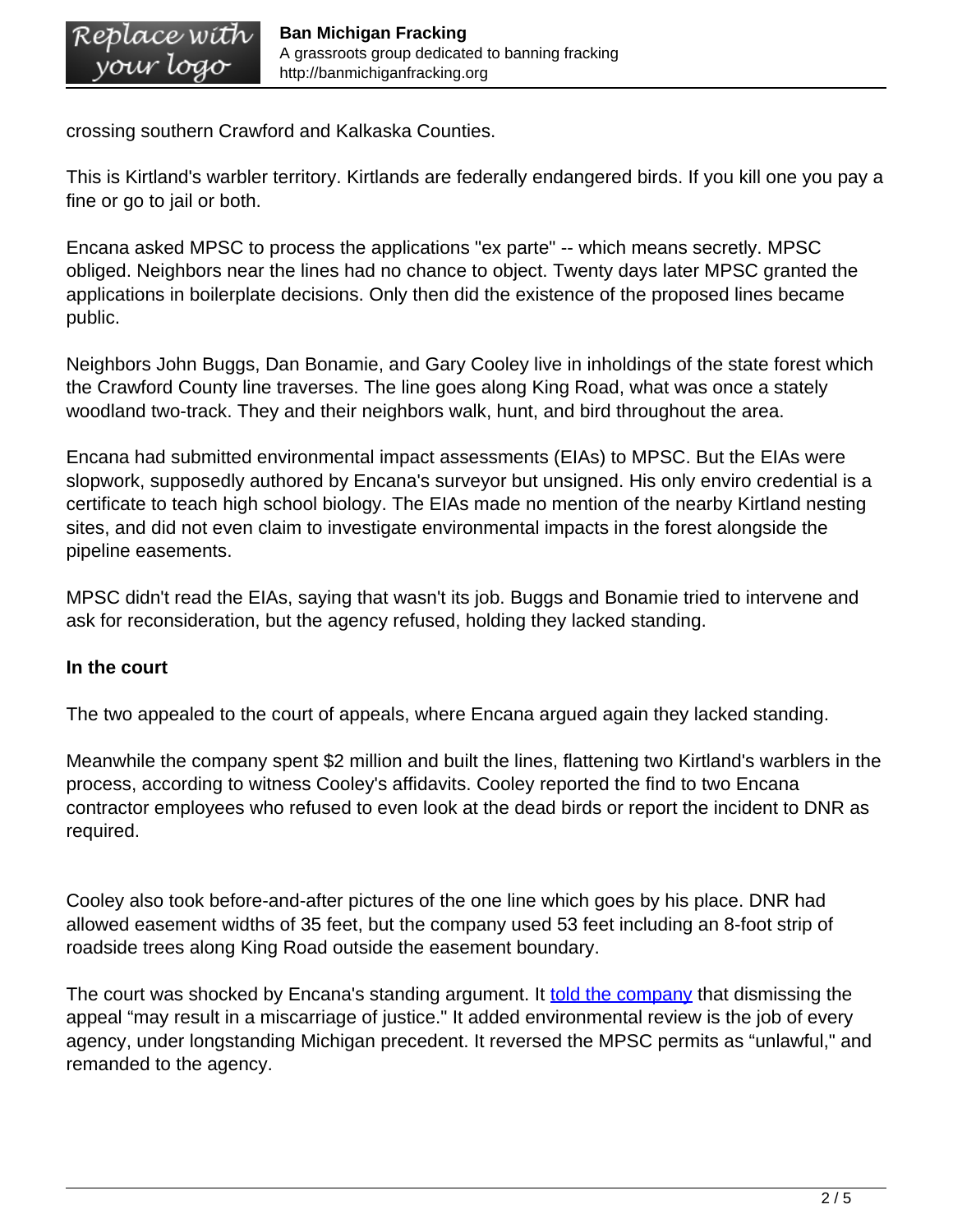Meanwhile Encana had sold the lines to DTE Michigan and the wells to Marathon Oil.

#### **Back at MPSC**

DTE then told MPSC now it should read the EIAs and re-affirm the permits summarily with no hearing.

Getting some backbone for a change, **MPSC refused**. The EIAs were "mere guesswork," it ruled. Then it gave DTE till August to try to show the "efforts [it] made and resources [it] used" to produce the EIAs.

MPSC did not ask DTE to submit new EIAs by someone who does have credentials. Any new EIA -- after Encana already gouged the forest -- would be untimely by 2½ years and objectionable.

Recognizing the "interest" the case has generated, MPSC issued a *press release* and will allow public comment for 30 days after DTE's submission in August.

## **Technical details**

Pleadings and decisions in the case are at [this link.](http://efile.mpsc.state.mi.us/efile/viewcase.php?casenum=17195&submit.x=0&submit.y=0) The technical details provided by Encana when it applied for the lines is in items 1 and 2 of the link. The details include pipe specs and diameters, wall thickness, minimum yield, joint information, coating information, fitting information, maximum and normal pressures, max/min/expected operating temperatures, and other data.

In particular the details showed the line diameters would be 6.625 inches (commonly referred to as 6-inch).

This is the kind of detail which MPSC would be privileged to withhold under HB 4540. Are such details important to Buggs's and Bonamie's case?

This is where it gets interesting.

After the court decision, DTE did not remove the lines. It didn't even stop operating them. Today it is making money off them. But the law provides for [fines and a year of prison](http://www.legislature.mi.gov/%28S%285r1g1limgzskk2jatf22pqo1%29%29/mileg.aspx?page=getObject&objectName=mcl-483-115) for corporate officers who have or operate a line without a permit. Here we have two lines and no permits.

Buggs and Bonamie began to question DNR about the 35-foot easements over which the lines run. The width of the easement determines how wide a forest swath can be excavated and cleared. [DNR procedure,](http://www.michigan.gov/documents/dnr/28.46-05_297616_7.pdf) in effect since 2005, recommends widths of 20 feet or 30 feet.

So why did DNR allow 35 feet for these lines?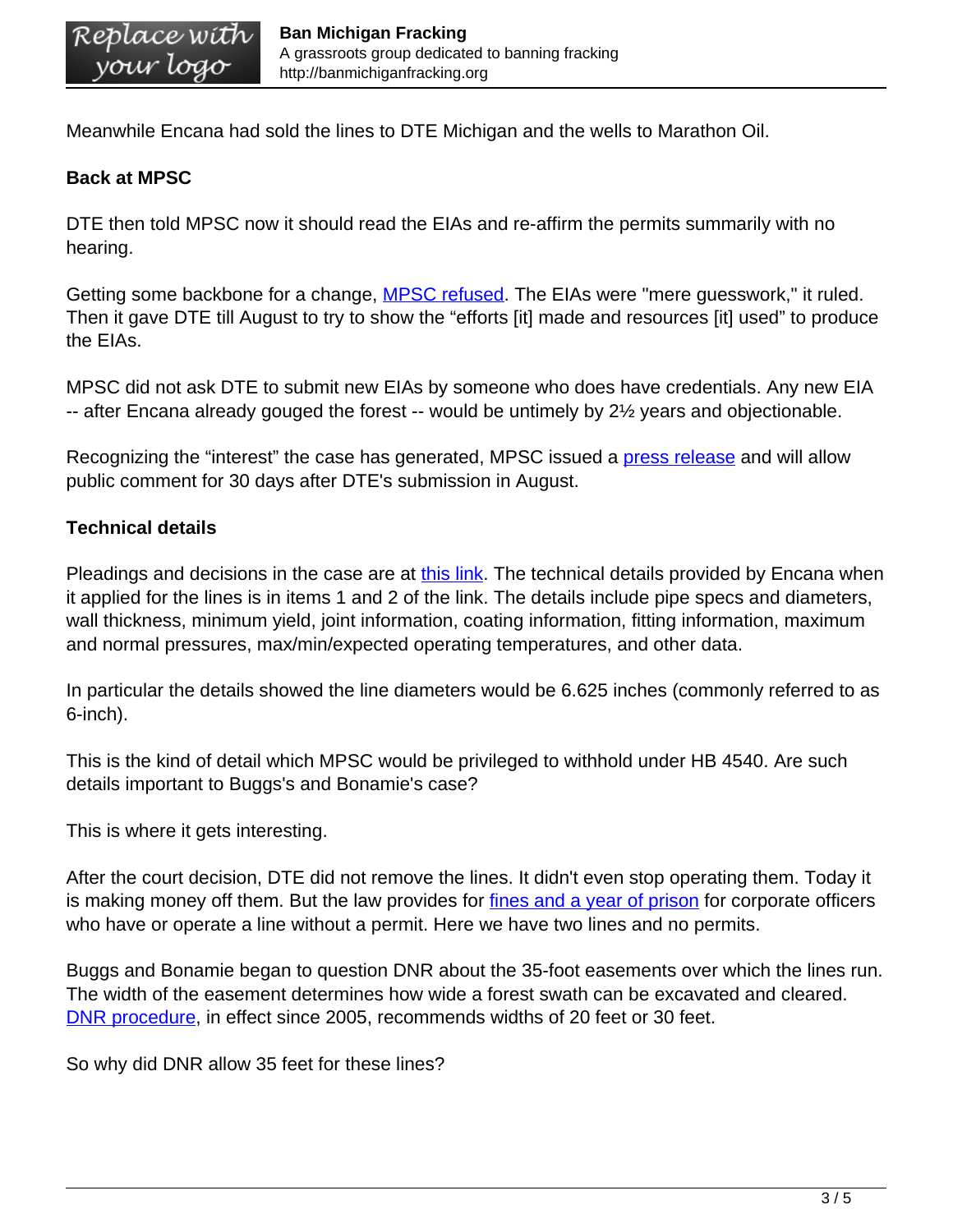And why did it allow taking of the 8-foot strip in violation of its 1994 policy that roadside trees make a "[significant contribution to the natural beauty](http://www.midnr.com/Publications/pdfs/InsideDNR/NRC/NRC_Policies/4605.htm) of the surrounding area"?

## **A DNR employee questions**

DNR land use forester Jerry Grieve handled Encana's application for one of the two lines. He questioned superiors about the width in the fall of 2012. Encana had requested 50 feet for that line. Grieve wrote:

Note: This requested easement is for 50' not the normal 20'. This is because of the kind of pipeline being put down.... [D]iscussions about the width ... are still on going in the Department. A final determination of width will be made by the time the easement is issued in Lansing.

FOIA information shows that in the case of this line, DNR did comply with the normal procedure - in writing -- and allowed just 20 feet. But when Encana started excavating and clearing it went out 35 feet. DNR just winked. In the case of the other line, the written permission stated 35 feet.

No FOIA notes of the DNR decisions show why it deviated from "normal" 20 feet.

But there are clues suggesting two possible explanations. One is that the company overstated the line diameters. It told MPSC they would be 6 inches and DNR they would be 8 inches. Companies are supposed to be straight with public authorities. But neither MPSC or DNR have demanded an explanation of the contradiction. DNR fell for it and may have used the exaggerated diameters as an excuse for too-wide easements.

The second clue may be that something in the technical specs -- perhaps the steel construction material or the expected pressure -- motivated the deviation.

If this information caused DNR to violate its longstanding "normal" procedure, then the public is entitled to know. The width issue goes to the core of the DNR's mission. Its job is to [protect state](http://www.michigan.gov/documents/dnr/2.0NeedForForestLegacyProgram_242970_7.pdf) [forests from fragmentation,](http://www.michigan.gov/documents/dnr/2.0NeedForForestLegacyProgram_242970_7.pdf) not violate rules secretly just because a powerful company wants it to.

But it is exactly the kind of data which MPSC and DNR could withhold under HB 4540, by simply declaring terrorists might use it.

In May, Buggs and Bonamie sued DNR in the court of claims to vacate the easements and restore the slashed forest. DNR has not yet responded.

Regardless how the new suit turns out, HB 4540 will allow MPSC and to continue hiding information, and eating out of the hands of the frackers.